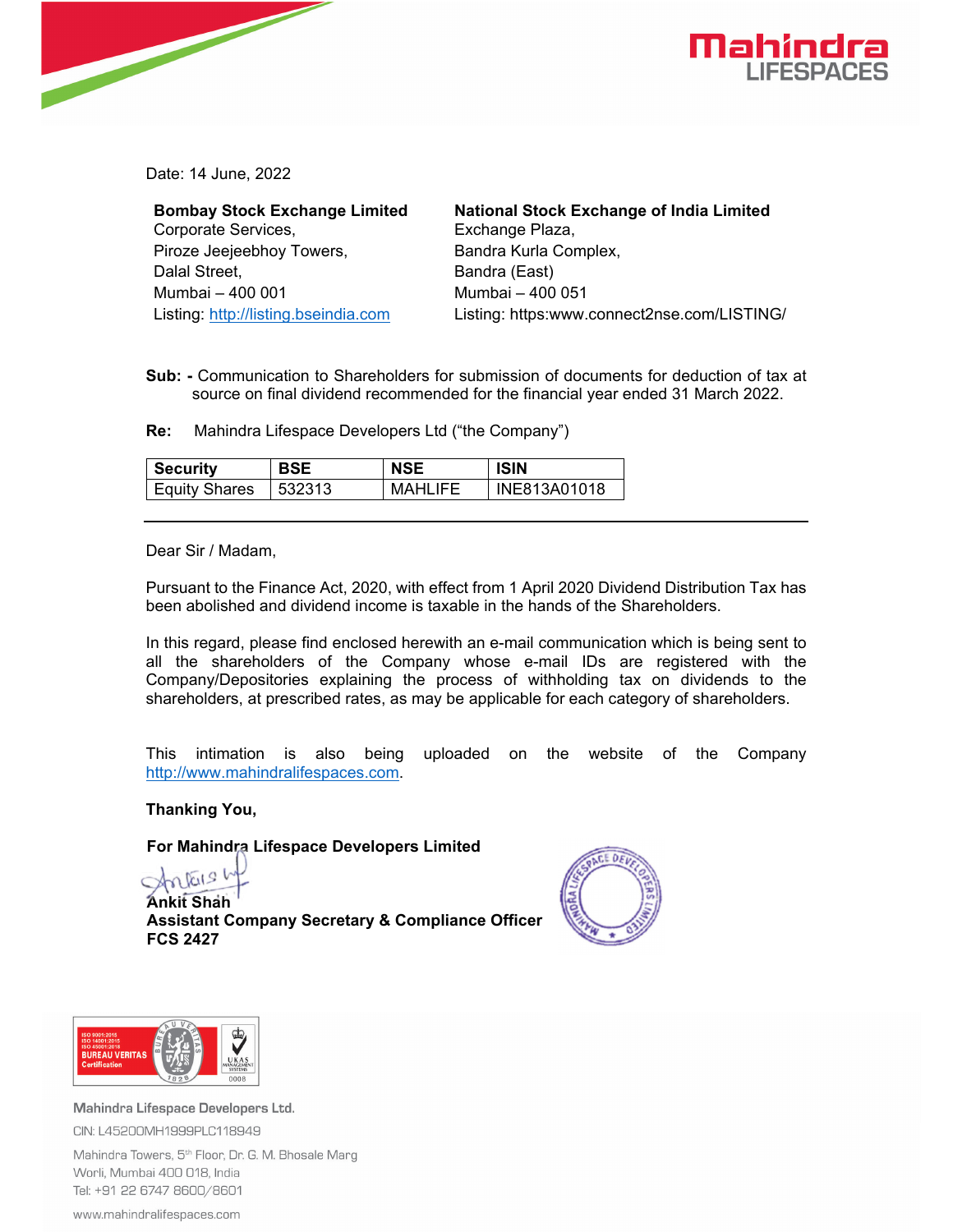

MAHINDRA LIFESPACE DEVELOPERS LIMITED CIN: L45200MH1999PLC118949 Registered Office: 5th Floor, Mahindra Towers, Worli, Mumbai 400018. Website: www.mahindralifespaces.com Email : investor.mldl@mahindra.com Phone: 022 6747 8600 / 8601

Date: 14 June, 2022

Dear Member(s),

We hope this communication finds you and your families in the best of health.

We are pleased to inform you that the Board of Directors of the Mahindra Lifespace Developers Limited ("the Company"), at their Meeting held on  $27<sup>th</sup>$  April 2022, has recommended Final Dividend of Rs. 2.00/- per equity share of face value of Rs. 10/- each fully paid (i.e. 20% on face value) for the Financial Year ("FY") ended 31<sup>st</sup> March 2022, for approval of the Shareholders at the ensuing 23<sup>rd</sup> Annual General Meeting ("AGM") of the Company scheduled to be held on Wednesday,  $27<sup>th</sup>$  July, 2022.

The Final Dividend for FY 2021-22, if declared at the ensuing AGM will be paid through permitted modes, on or after Thursday, 28<sup>th</sup> July, 2022 to those Shareholders whose names appear in the Register of Members of the Company or List of beneficial owners maintained by the Depositories as at the close of business hours of Wednesday,  $20<sup>th</sup>$  July, 2022.

**All Shareholders are therefore requested to kindly ensure that details such as PAN, residential status, category of holding, e-mail ID, postal address are updated, in their respective demat account(s) maintained with the Depository Participant(s) ("DP") for equity shares held in demat mode or with the Registrar and Share Transfer Agent of the Company - KFin Technologies Limited ("RTA"), in case of equity shares held in physical**  form, on or before Wednesday, 20<sup>th</sup> July, 2022.

As you may be aware, in terms of the provisions of the Income Tax Act, 1961 ("the Act"), as amended by the Finance Act, 2020, dividends paid or distributed by a company after 1<sup>st</sup> April 2020 shall be taxable in the hands of the Shareholders. Accordingly, the Company is required to deduct tax at source ("TDS") at rates (plus surcharge and cess), as applicable, at the time of making the payment of the Final Dividend, if approved and declared at the ensuing AGM.

This communication provides a brief of the applicable TDS provisions under the Act for Resident and Non-Resident Shareholder categories. Please note that details as available on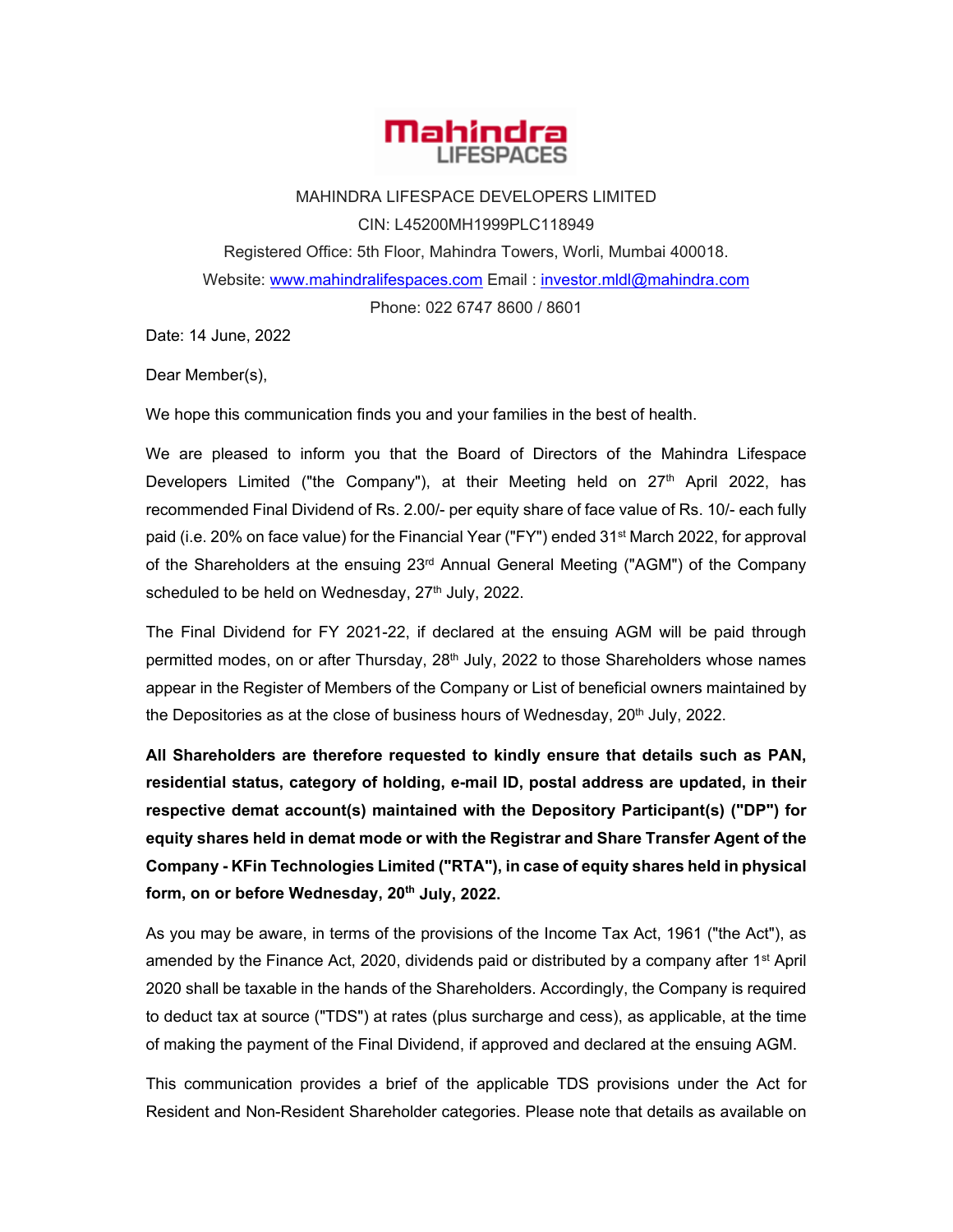Book Closure date in the Register of Members/List of beneficial owners will be relied upon by the Company, for the purpose of complying with the applicable withholding tax provisions and payment of the Final Dividend, if declared.

# 1. **RESIDENT SHAREHOLDERS:**

Tax is required to be deducted at source under Section 194 of the Act, at the rate of 10% on the amount of dividend where Shareholders have registered their valid PAN details with the DP/RTA. In case, Shareholders do not have PAN / have not registered their valid PAN, TDS would be deducted at the rate of 20% as per Section 206AA of the Act.

### **A. For Resident Individuals**

- No TDS will be deducted in case the total dividend payable (PAN clubbed) during FY 2022-23 does not exceed Rs. 5,000/-. Please note that this includes the future dividends, if any declared by the Board in FY 2022-23.
- No TDS will be deducted for resident individual shareholders in case Form 15G (for individuals)/Form 15H (for individuals above the age of 60) duly filled up in all respects is submitted (through registered e-mail ID) along with self-attested copy of the PAN. Please note all fields are mandatory to be filled up and the Company may at its sole discretion reject the form if it does not fulfil the requirements of the law.
- Nil/Lower TDS will be deducted subject to submission by the Shareholder of selfattested copy of PAN and exemption certificate under Section 197 of the Act.

[Click here](https://crimg.kfintech.com/bmails/Files/13981_Form15G.pdf) to download Form 15G

[Click here](https://crimg.kfintech.com/bmails/Files/13981_Form15H.pdf) to download Form 15H

# **B. For Resident Non-Individuals**

No tax shall be deducted on the dividend payable to the following Resident Non-Individual Shareholders where they provide details and documents as given below: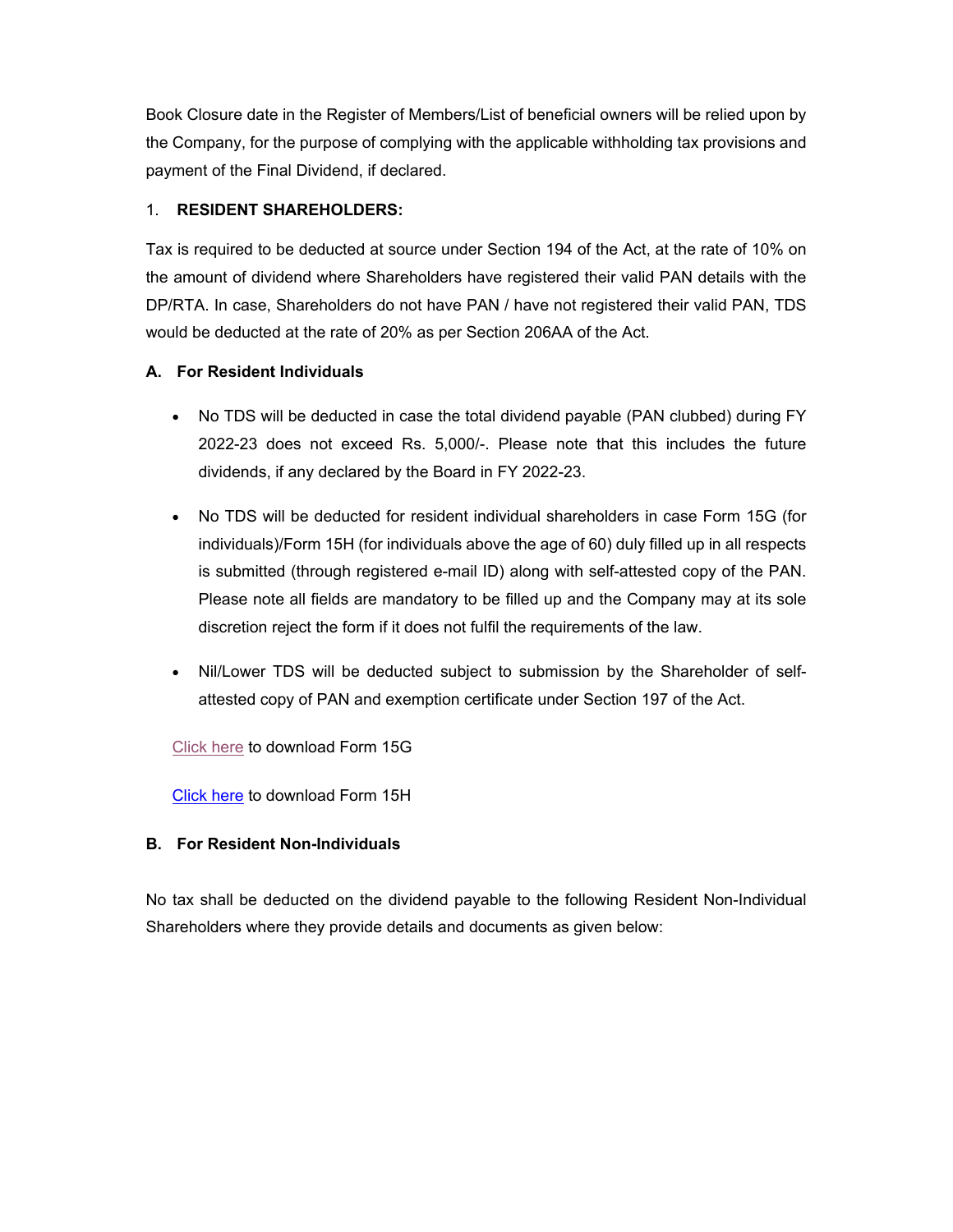| <b>Category of Shareholder</b>                                                                       | <b>Exemption</b>                                                                                 | <b>Documentation</b>                                                                                                                                                                                                                                                                       |
|------------------------------------------------------------------------------------------------------|--------------------------------------------------------------------------------------------------|--------------------------------------------------------------------------------------------------------------------------------------------------------------------------------------------------------------------------------------------------------------------------------------------|
| <b>Mutual Funds specified</b><br>under Section 10(23D) of<br>the Act                                 | Section 196(iv)<br>of the Act                                                                    | No TDS required to be deducted, subject to<br>specified<br>conditions.<br>Self-declaration that they are specified<br>Mutual Funds under Section 10(23D) of the<br>Act and self-attested copy of PAN and<br>Registration certificate<br><b>SEBI</b><br>may<br>be<br>voluntarily submitted. |
| <b>Insurance Companies</b>                                                                           | Section 194 of<br>the Act                                                                        | No TDS required to be deducted, subject to<br>specified<br>conditions.<br>Self-declaration that it has full beneficial<br>interest with respect to shares owned and<br>self-attested copy of PAN and IRDAI<br>registration certificate may be voluntarily<br>submitted.                    |
| Category I and II Alternate<br>Investment Fund ("AIF")                                               | Section<br>197A(1F) of the<br>Act read with<br>Notification No.<br>51/2015 dated<br>25 June 2015 | No TDS required to be deducted, subject to<br>conditions<br>specified<br>Self-declaration that income is exempt<br>under Section 10(23FBA) of the Act and<br>self-attested<br>copy of PAN and SEBI<br>Registration<br><b>AIF</b><br>certificate<br>may<br>be<br>voluntarily submitted.     |
| <b>Recognized Provident Fund</b><br>Approved Superannuation<br>Fund<br><b>Approved Gratuity Fund</b> | Circular<br>18/2017 dated<br>29 May 2017                                                         | No TDS required to be deducted, subject to<br>specified<br>conditions.<br>Self-attested copy of PAN and valid<br>order/approval of commissioner as per                                                                                                                                     |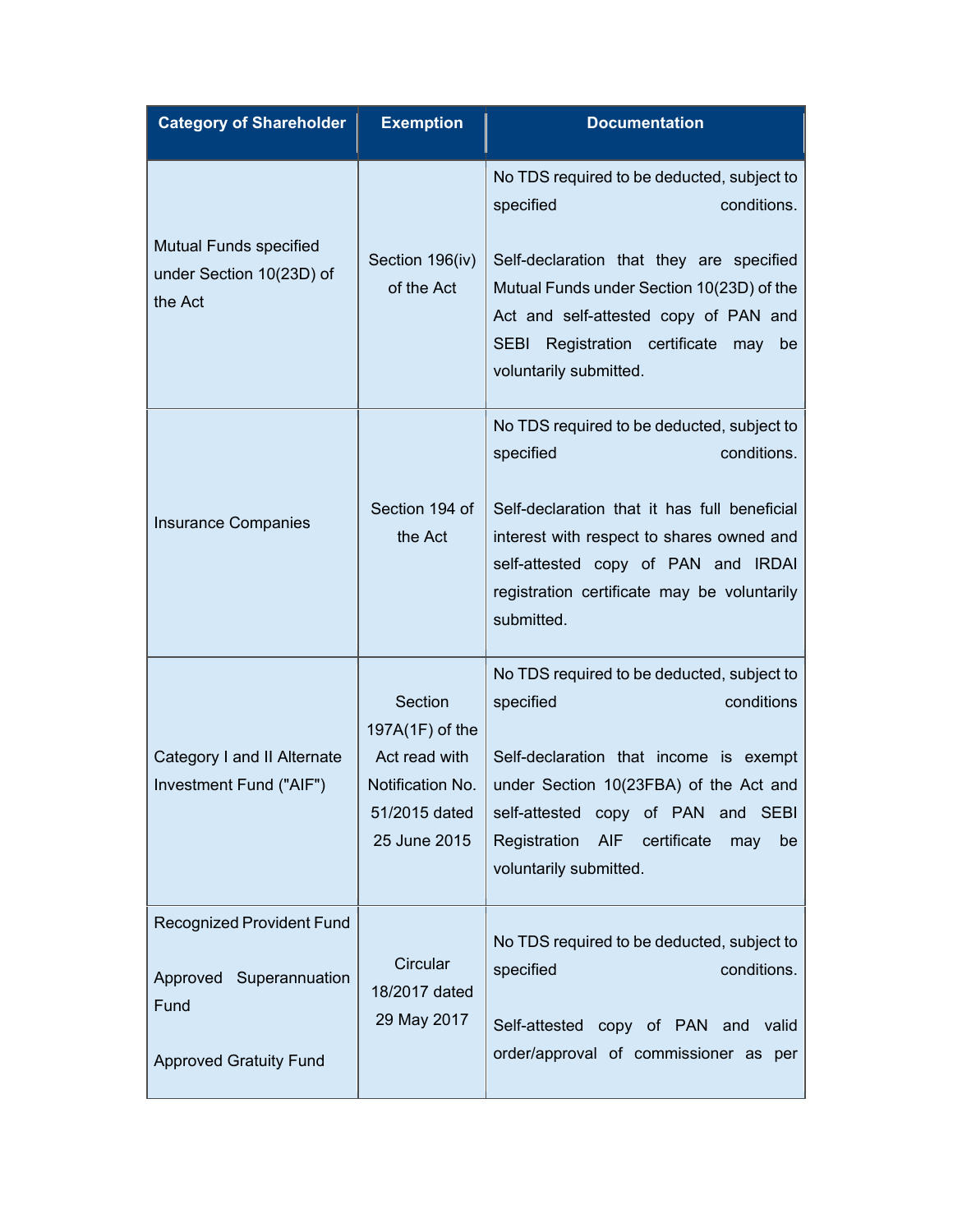|                                                                                                                    |                                   | Circular No. 18/2017 issued by Central<br>Board of Direct Taxes.                                                                                                                                                                                                                                                             |
|--------------------------------------------------------------------------------------------------------------------|-----------------------------------|------------------------------------------------------------------------------------------------------------------------------------------------------------------------------------------------------------------------------------------------------------------------------------------------------------------------------|
| <b>New Pension System</b><br>("NPS") Trust or any other<br>authorities as mentioned<br>under Section 10 of the Act | Section<br>197A(1E) of the<br>Act | No TDS required to be deducted, subject to<br>conditions.<br>specified<br>Self-declaration that it qualifies as NPS<br>Trust and income is eligible for exemption<br>under Section 10(44) of the Act and being<br>regulated by the provisions of the Indian<br>Trusts Act, 1882 along with self-attested<br>copy of the PAN. |
| Government<br>(Central/State)                                                                                      | Section 196(i)<br>of the Act      | No TDS required to be deducted.                                                                                                                                                                                                                                                                                              |
| Any other Resident Non-<br>Individual Shareholder                                                                  |                                   | Valid self-attested documentary evidence<br>substantiating exemption from deduction of<br>TDS needs to be submitted along with self-<br>attested copy of the PAN.                                                                                                                                                            |

In case, Shareholders provide certificate under Section 197 of the Act, for lower/NIL TDS, rate specified in the said certificate shall be considered on submission of self-attested copy of PAN and exemption certificate issued by the Income Tax Department.

# 2. **NON-RESIDENT SHAREHOLDERS**

- a. Taxes are required to be withheld in accordance with the provisions of Section 195 of the Act as per the rates as applicable. As per the relevant provisions of the Act, the withholding tax shall be at the rate of 20% (plus surcharge and cess, as applicable) on the amount of dividend payable to Non-Resident Shareholders.
- b. However, Non-Resident Shareholders have an option to claim and be governed by the provisions of the Double Tax Avoidance Agreement ("DTAA") between India and the country of tax residence of the Shareholder, if they are more beneficial to them.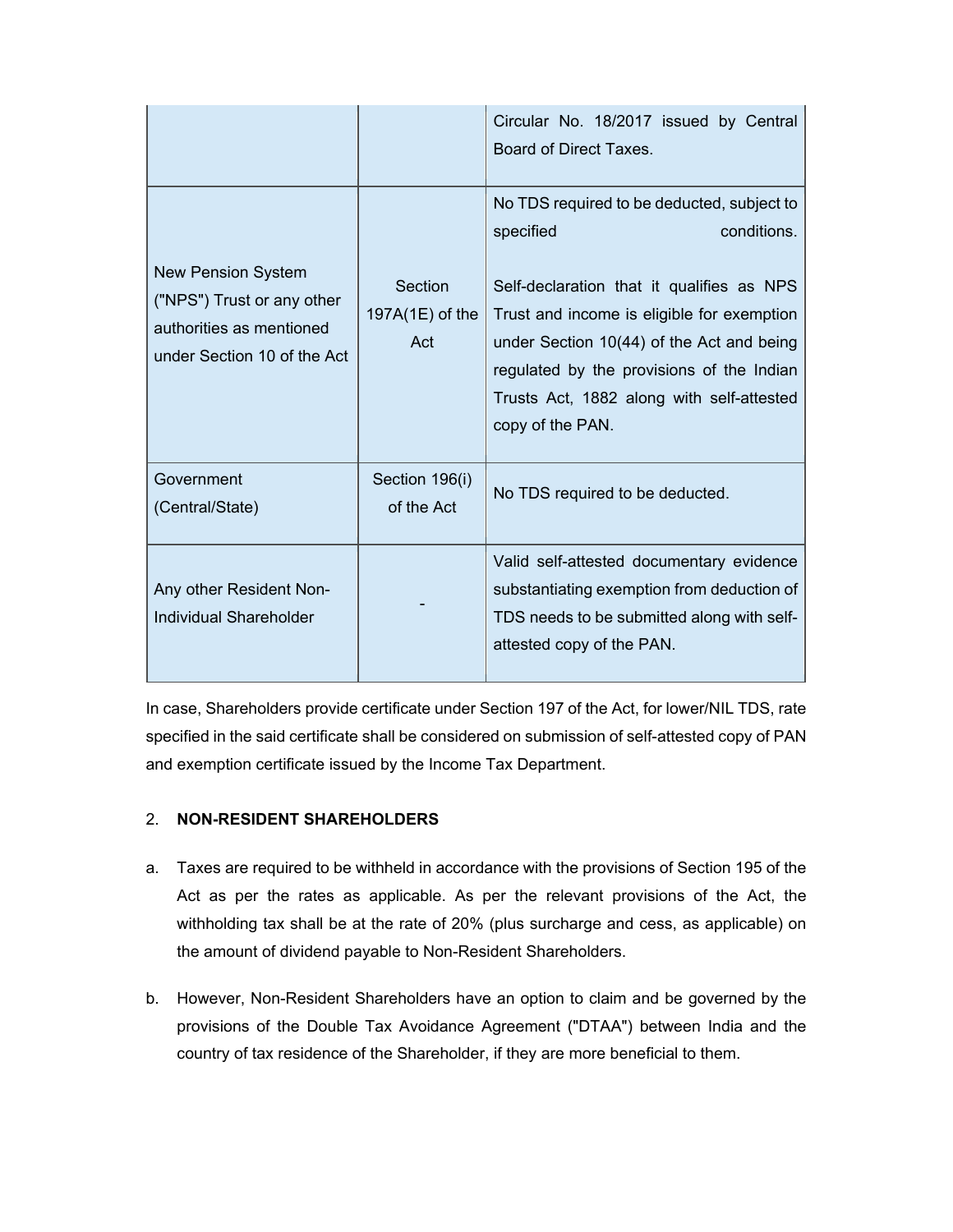- c. In order to avail tax treaty benefits, Non-Resident Shareholders are required to submit ALL of the below documents:
	- a. Self-attested true copy of Tax Residency Certificate ("TRC") obtained from the tax authorities of the country of which the Shareholder is resident;
	- b. Self-declaration in Form 10F [\(Click here](https://crimg.kfintech.com/bmails/files/13981Form10F.pdf) to download);
	- c. Self-attested true copy of the PAN, if allotted by the Indian Income Tax authorities;
	- d. Self-declaration (on letterhead) in the format prescribed by the Company [\(Click here](https://crimg.kfintech.com/bmails/files/13981Declaration-by-Non-Resident-Shareholders.pdf) to download), certifying, inter-alia, the following points: Shareholder is and will continue to remain a tax resident of the country of its residence during the FY 2022-23;
		- Shareholder is eligible to claim the beneficial DTAA rate for the purposes of withholding tax on dividend declared by the Company;
		- Shareholder has no reason to believe that its claim for the benefits of the DTAA is impaired in any manner;
		- Shareholder does not have a taxable presence or a Permanent Establishment ("PE") in India during the FY 2022-23. In any case, the amounts paid/payable to the Shareholder are not attributable or effectively connected to the PE or fixed base, if any, which may have got constituted otherwise;
		- Shareholder is the ultimate beneficial owner of its shareholding in the Company and dividend receivable from the Company;
		- Non-resident Shareholder is satisfying the Principle Purpose Test as per the respective tax treaty effective 1 April 2020 (if applicable);
		- Self-declaration by the Shareholder regarding the satisfaction of the place of effective management (POEM), principal purpose test, General Anti-avoidance Rule (GAAR), Simplified Limitation of Benefit test (wherever applicable), as regards the eligibility to claim recourse to concerned DTAA
	- e. In case of Foreign Institutional Investors and Foreign Portfolio Investors copy of SEBI registration certificate;

It is recommended that Shareholders independently satisfy their eligibility to claim DTAA benefit including meeting of all conditions laid down by DTAA. Please note that the Company is not obligated to apply the beneficial DTAA rates at the time of tax deduction/withholding on dividend amounts. Application of beneficial DTAA rate shall depend upon the completeness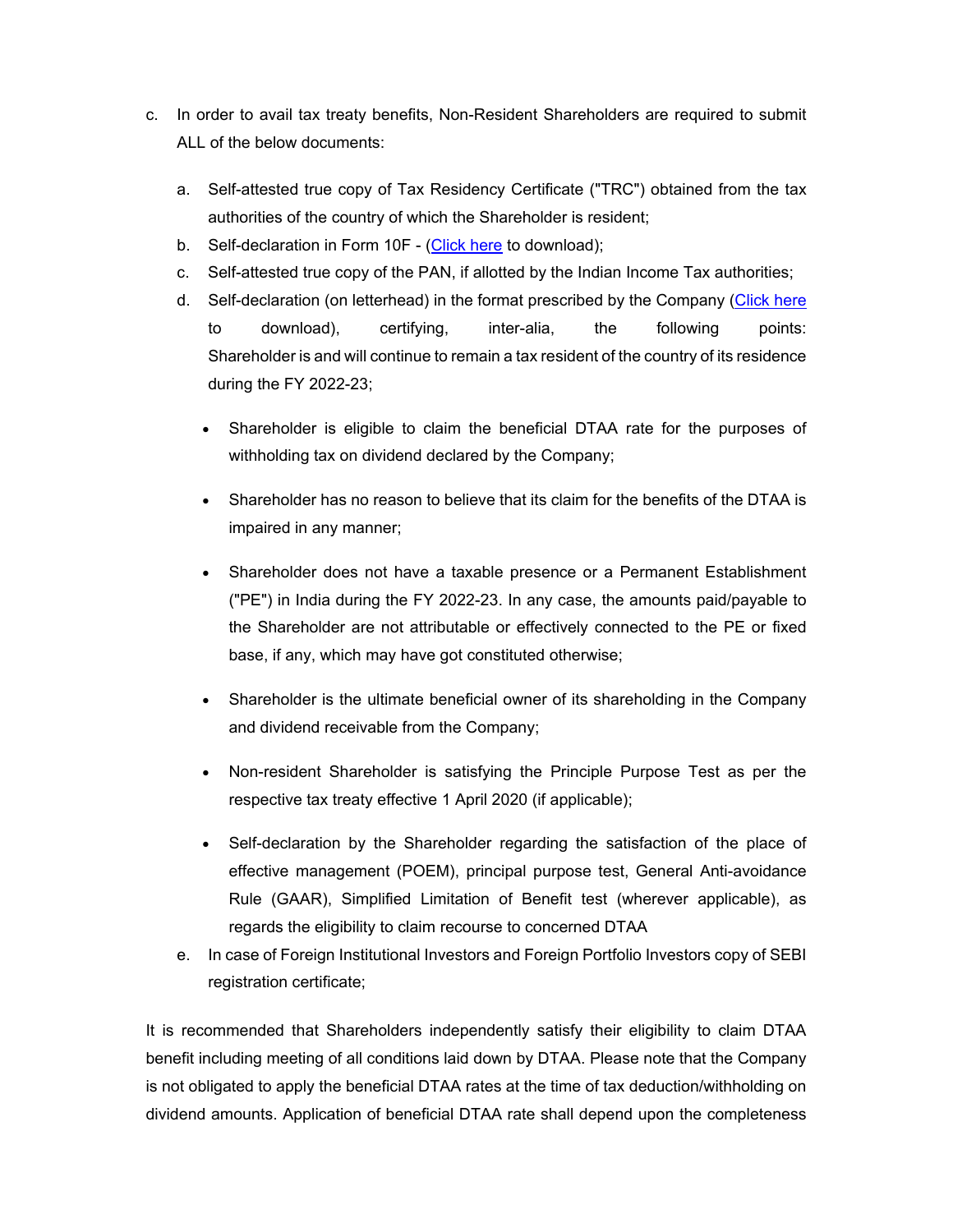and satisfactory review by the Company, of the documents submitted by the Non-Resident Shareholder.

#### **HIGHER TDS FOR NON-FILERS OF INCOME TAX RETURN ("ITR")**

Effective 1<sup>st</sup> July, 2021 and in terms of Section 206AB of the Act, in case of Specified Person as prescribed therein, tax is to be deducted at higher of the following rates:

- a. Twice the rate specified in the relevant provision of the Act; or
- b. Twice the rate or rates in force; or
- c. The rate of 5%;

The Company will be using the functionality of the Income-tax department to determine the applicability of Section 206AB of the Act.

The Non-Resident Shareholder who does not have permanent establishment is excluded from the scope of Specified Person.

# **SHAREHOLDERS HAVING MULTIPLE ACCOUNTS UNDER DIFFERENT STATUS/CATEGORY**

Shareholders holding shares of the Company under multiple accounts, under different status/category and single PAN, may note that higher of the tax, as applicable to the status in which shares held under the PAN will be considered on their entire holding in different accounts.

# **IN CASE WHERE DIVIDEND IS ASSESSABLE TO TAX IN HANDS OF PERSON OTHER THAN THE REGISTERED SHAREHOLDER**

In terms of Rule 37BA of the Income Tax Rules 1962, if dividend income on which tax will be deducted at source is assessable in the hands of a person other than the registered Shareholder as on the book closure date, then the registered Shareholder is required to submit a signed declaration (on letterhead) containing the name, address, PAN, residential status/category of the person to whom TDS credit is to be given and reasons for giving credit to such person, on or before Friday, 15<sup>th</sup> July, 2022. Please note that no request in this regard would be accepted/considered by the Company/RTA after the said date.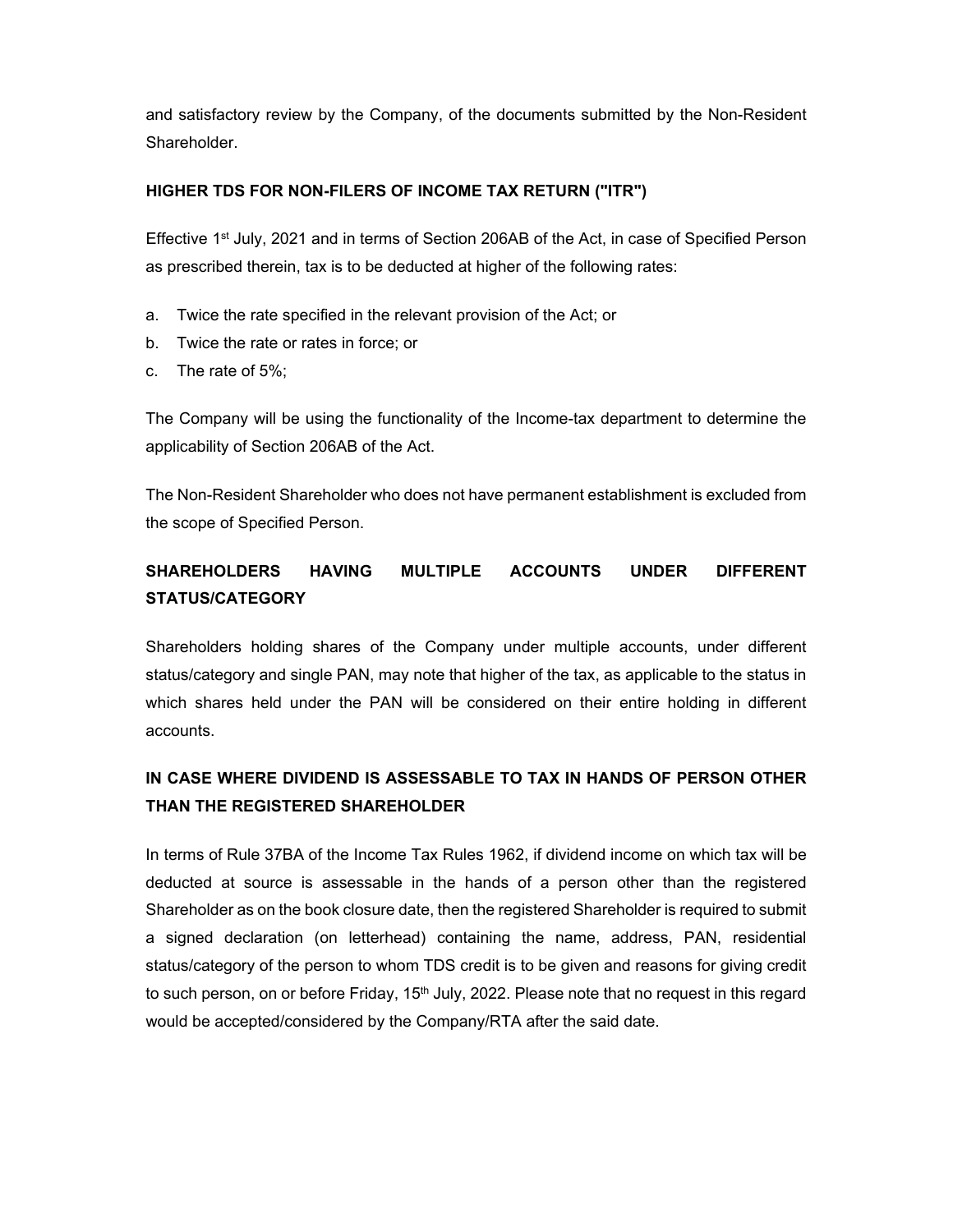#### **SUBMISSION OF TAX RELATED DOCUMENTS**

Shareholders can submit their tax exemption forms and supporting documents as mentioned herein above along with the self-attested copy of PAN directly on the web-portal of the RTA https://ris.kfintech.com/form15/ or send over e-mail to einward.ris@kfintech.com on or before Friday,  $15<sup>th</sup>$  July, 2022 to enable the Company to determine and deduct appropriate tax. No communication on tax determination/tax deduction/request to pass on credit to person other than registered Shareholder, shall be entertained post Friday, 15<sup>th</sup> July, 2022.

For all self-attested documents, Shareholders must mention on the document "certified true copy of the original". For all documents being uploaded by the Shareholder, the Shareholder undertakes to send the original document(s) on request by the Company.

The Company would deduct tax on dividend at a higher rate in case of absence of receipt of aforementioned documents/incompleteness/discrepancy in documents without any further communication. In such cases, the Shareholder would still have an option to file the return of income and claim appropriate refund, if eligible. No claim shall lie against the Company for such taxes deducted. In case of joint Shareholders, the Shareholder named first in the Register of Members/Benpos is required to furnish the requisite documents for claiming any applicable beneficial tax rate. In the event of any income tax demand (including interest, penalty, etc.) arising from any misrepresentation, inaccuracy, or omission of information provided/ to be provided by the Shareholder, such Shareholder will be responsible to indemnify the Company and, provide the Company with all information/ documents and cooperation in any appellate proceedings. The Company is obligated to deduct TDS based on records available with the RTA on the book closure date and no request will be entertained for revision of TDS return. Application of TDS rate is subject to necessary verification by the Company of the details as available with the Company/RTA. The tax credit can be viewed by Shareholders in Form 26AS by logging in with their credentials at TRACES https://www.tdscpc.gov.in/app/login.xhtml or the e-filing website of the Income Tax department of India https://www.incometaxindiaefiling.gov.in/home

### **UPDATION OF BANK ACCOUNT DETAILS**

While on the subject, in order to facilitate receipt of dividend directly in your bank account, Shareholders are requested to ensure that their bank account details (IFSC Code, MICR etc.), PAN, KYC and nominations in their respective demat accounts (with the DP) / physical folios (with the RTA in Form **ISR-1)** are updated, to enable the Company to make timely credit of dividend in their bank accounts.